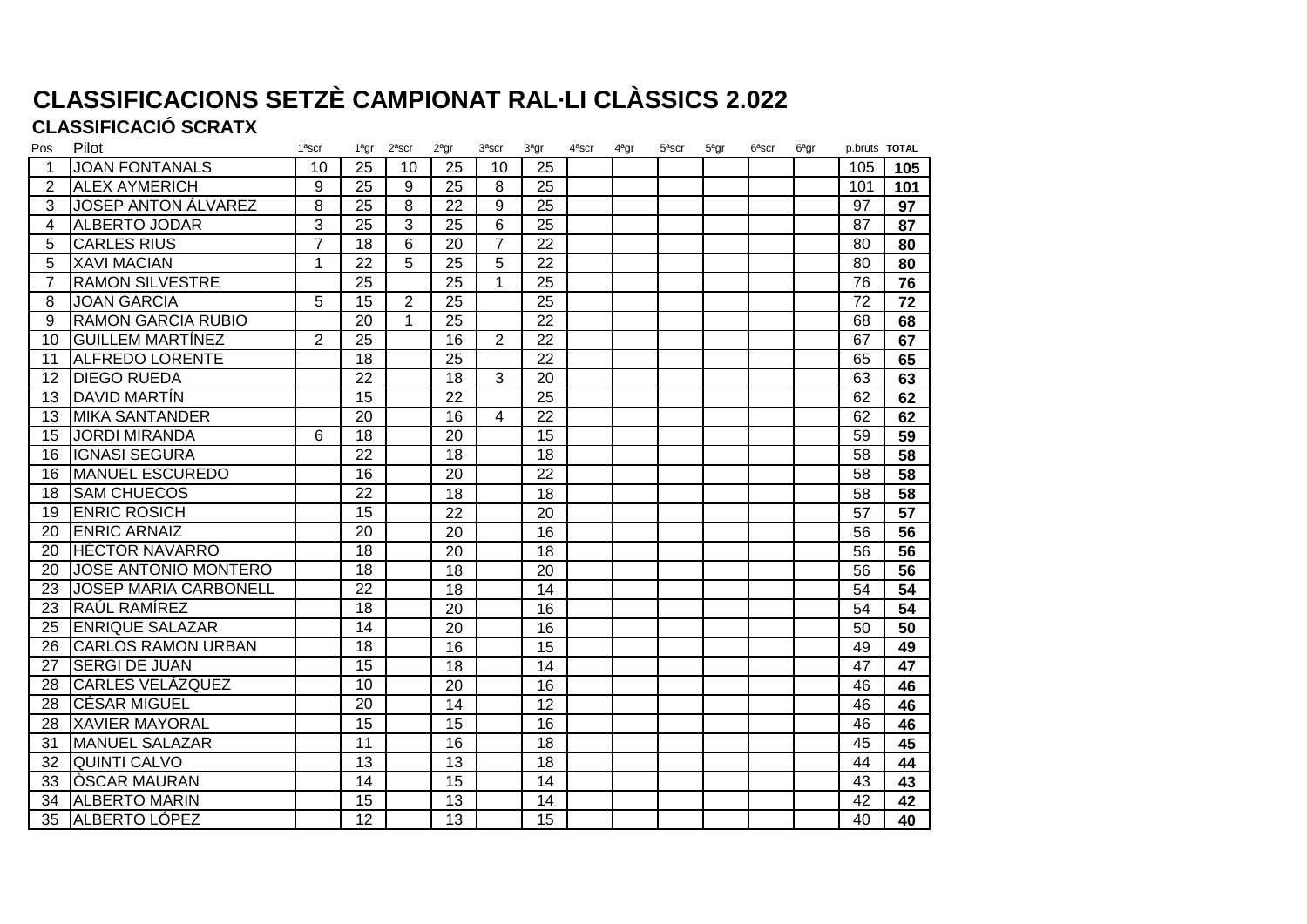| 36 | <b>MOISÉS SIERRA</b>       |   | 12                      |                | 14 | 13              |  |  |  | 39 | 39               |
|----|----------------------------|---|-------------------------|----------------|----|-----------------|--|--|--|----|------------------|
| 37 | <b>MARC MOLINA</b>         |   | 9                       |                | 12 | 10              |  |  |  | 31 | 31               |
| 38 | <b>CARLOS MESTRE</b>       |   | $\overline{7}$          |                | 10 | $\overline{13}$ |  |  |  | 30 | 30               |
| 8  | <b>OSCAR VILA</b>          |   | 10                      |                | 8  | $\overline{12}$ |  |  |  | 30 | 30               |
| 40 | <b>JOAN PAMIES</b>         | 4 | 25                      |                |    |                 |  |  |  | 29 | 29               |
| 41 | <b>JOSEP MARTÍNEZ</b>      |   | 16                      |                |    | 12              |  |  |  | 28 | 28               |
| 42 | <b>JAUME AYMERICH</b>      |   | $\overline{14}$         |                |    | 13              |  |  |  | 27 | 27               |
| 43 | RAÚL DOMÍNGUEZ             |   |                         | 4              | 22 |                 |  |  |  | 26 | 26               |
| 44 | <b>PERE CAO</b>            |   |                         | $\overline{7}$ | 18 |                 |  |  |  | 25 | 25               |
| 45 | <b>MIQUEL BERRUEZO</b>     |   | $\overline{22}$         |                |    |                 |  |  |  | 22 | 22               |
| 45 | <b>RAFAEL JURADO</b>       |   | $\overline{22}$         |                |    |                 |  |  |  | 22 | 22               |
| 47 | <b>JOAN DIAZ</b>           |   | 20                      |                |    |                 |  |  |  | 20 | 20               |
| 47 | <b>JOAQUIN JIMÉNEZ</b>     |   | $\overline{7}$          |                | 13 |                 |  |  |  | 20 | $\overline{20}$  |
| 49 | <b>EMILIO JIMÉNEZ</b>      |   | $\overline{16}$         |                |    |                 |  |  |  | 16 | 16               |
| 50 | <b>JORDI PUCHOL</b>        |   |                         |                | 15 |                 |  |  |  | 15 | $\overline{15}$  |
| 50 | <b>PEDRO CARROZA</b>       |   |                         |                | 15 |                 |  |  |  | 15 | 15               |
| 50 | <b>TONI JIMÉNEZ</b>        |   | 6                       |                | 9  |                 |  |  |  | 15 | 15               |
| 53 | <b>JOAQUIM ALVAREZ</b>     |   |                         |                | 14 |                 |  |  |  | 14 | 14               |
| 53 | <b>TONI VIDAL</b>          |   | 14                      |                |    |                 |  |  |  | 14 | 14               |
| 55 | <b>EDUARD GARCIA</b>       |   | $\overline{13}$         |                |    |                 |  |  |  | 13 | $\overline{13}$  |
| 55 | <b>RAFA SUÁREZ</b>         |   | $\overline{13}$         |                |    |                 |  |  |  | 13 | 13               |
| 57 | <b>GERARD LLORENS</b>      |   | 5                       |                | 6  |                 |  |  |  | 11 | 11               |
| 58 | <b>JORDI HARLEY</b>        |   |                         |                |    | 11              |  |  |  | 11 | 11               |
| 58 | <b>JUAN LAVADO</b>         |   | 11                      |                |    |                 |  |  |  | 11 | 11               |
| 58 | <b>LUIS MORENO</b>         |   |                         |                | 11 |                 |  |  |  | 11 | 11               |
| 61 | <b>ALBA PRUÑONOSA</b>      |   | 5                       |                |    | 5               |  |  |  | 10 | 10               |
|    | 62 JOAN CARLES LLORENS     |   | 9                       |                | 0  |                 |  |  |  | 9  | $\mathbf{9}$     |
|    | 62 JOSEP MARIA SEGURA      |   | 9                       |                |    |                 |  |  |  | 9  | 9                |
| 62 | <b>MIKE ONANE</b>          |   | 9                       |                |    |                 |  |  |  | 9  | $\boldsymbol{9}$ |
| 65 | <b>JORDI SÁNCHEZ</b>       |   | $\overline{7}$          |                |    |                 |  |  |  | 7  | $\overline{7}$   |
| 66 | <b>DAVID FRANCO</b>        |   | 6                       |                |    |                 |  |  |  | 6  | 6                |
| 66 | <b>FRANK ESPINOSA</b>      |   | 6                       |                |    |                 |  |  |  | 6  | 6                |
| 68 | <b>JOAN RAMON MARTÍNEZ</b> |   | 5                       |                |    |                 |  |  |  | 5  | 5                |
| 69 | <b>ANNA MARIA CAMPS</b>    |   | $\overline{\mathbf{4}}$ |                |    |                 |  |  |  | 4  | 4                |
| 70 | <b>TONI RUVIRA</b>         |   | 3                       |                |    |                 |  |  |  | 3  | 3                |
| 71 | <b>RAFA SANZ</b>           |   | 1                       |                |    |                 |  |  |  | 1  | 1                |

Per la Classificació Scratx i de Grups es tindran en compte tots els resultats menys un.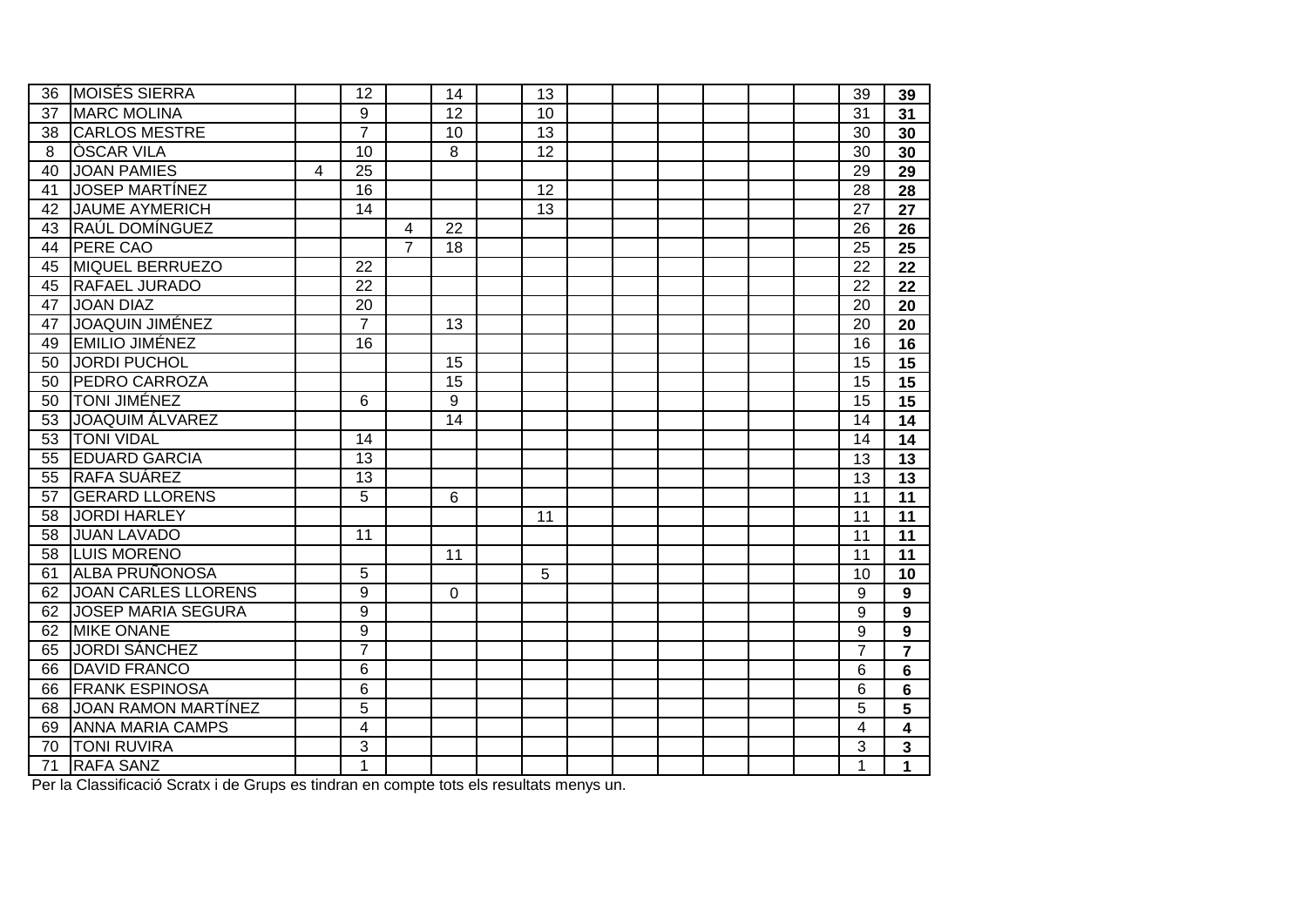## **CLASSIFICACIÓ 1/32**

| Pos             | Pilot                        | 1ªscr          | 1ªgr            | $2a$ scr       | 2ªgr | $3a$ scr       | $3a$ gr | $4a$ scr | 4 <sup>a</sup> gr | $5a$ scr | 5ªgr | $6a$ scr | 6ªgr | p.bruts TOTAL |     |
|-----------------|------------------------------|----------------|-----------------|----------------|------|----------------|---------|----------|-------------------|----------|------|----------|------|---------------|-----|
| $\mathbf{1}$    | <b>JOAN FONTANALS</b>        | 10             | 25              | 10             | 25   | 10             | 25      |          |                   |          |      |          |      | 105           | 105 |
| 2               | <b>ALEX AYMERICH</b>         | 9              | $\overline{25}$ | 9              | 25   | 8              | 25      |          |                   |          |      |          |      | 101           | 101 |
| 3               | <b>JOSEP ANTON ÁLVAREZ</b>   | 8              | 25              | 8              | 22   | 9              | 25      |          |                   |          |      |          |      | 97            | 97  |
| 4               | <b>ALBERTO JODAR</b>         | $\overline{4}$ | 25              | 4              | 25   | 6              | 25      |          |                   |          |      |          |      | 89            | 89  |
| 5               | <b>CARLES RIUS</b>           | $\overline{7}$ | 18              | 6              | 20   | $\overline{7}$ | 22      |          |                   |          |      |          |      | 80            | 80  |
| 6               | <b>RAMON GARCIA RUBIO</b>    |                | 20              | 3              | 25   | 3              | 22      |          |                   |          |      |          |      | 73            | 73  |
| $\overline{7}$  | <b>DIEGO RUEDA</b>           | $\overline{2}$ | 22              |                | 18   | 4              | 20      |          |                   |          |      |          |      | 66            | 66  |
| 8               | <b>IGNASI SEGURA</b>         | 3              | 22              |                | 18   | $\overline{2}$ | 18      |          |                   |          |      |          |      | 63            | 63  |
| 8               | <b>MIKA SANTANDER</b>        |                | 20              |                | 16   | 5              | 22      |          |                   |          |      |          |      | 63            | 63  |
| 10 <sup>°</sup> | <b>GUILLEM MARTÍNEZ</b>      |                | 22              |                | 16   |                | 22      |          |                   |          |      |          |      | 60            | 60  |
| 11              | <b>ENRIC ARNAIZ</b>          | 1              | 20              | 1              | 20   |                | 16      |          |                   |          |      |          |      | 58            | 58  |
| 12              | <b>ENRIC ROSICH</b>          |                | 15              |                | 22   |                | 20      |          |                   |          |      |          |      | 57            | 57  |
| 13              | <b>HÉCTOR NAVARRO</b>        |                | 18              |                | 20   |                | 18      |          |                   |          |      |          |      | 56            | 56  |
| 13              | <b>JOSEP MARIA CARBONELL</b> |                | $\overline{22}$ | $\overline{2}$ | 18   |                | 14      |          |                   |          |      |          |      | 56            | 56  |
| 15              | JOSE ANTONIO MONTERO         |                | 16              |                | 18   |                | 18      |          |                   |          |      |          |      | 52            | 52  |
| 16              | <b>JORDI MIRANDA</b>         | 6              | 16              |                | 11   |                | 13      |          |                   |          |      |          |      | 46            | 46  |
| 17              | <b>QUINTI CALVO</b>          |                | $\overline{13}$ |                | 13   | 1              | 18      |          |                   |          |      |          |      | 45            | 45  |
| 18              | <b>XAVIER MAYORAL</b>        |                | 15              |                | 15   |                | 14      |          |                   |          |      |          |      | 44            | 44  |
| 19              | <b>OSCAR MAURAN</b>          |                | 14              |                | 15   |                | 14      |          |                   |          |      |          |      | 43            | 43  |
| 20              | ALBERTO LÓPEZ                |                | 12              |                | 13   |                | 15      |          |                   |          |      |          |      | 40            | 40  |
| 21              | <b>ALBERTO MARIN</b>         |                | $\overline{12}$ |                | 13   |                | 14      |          |                   |          |      |          |      | 39            | 39  |
| 22              | <b>RAUL RAMÍREZ</b>          |                | 18              |                |      |                | 16      |          |                   |          |      |          |      | 34            | 34  |
| 23              | <b>CARLOS RAMON URBAN</b>    |                | 18              |                |      |                | 15      |          |                   |          |      |          |      | 33            | 33  |
| 24              | <b>CARLOS MESTRE</b>         |                | $\overline{7}$  |                | 10   |                | 13      |          |                   |          |      |          |      | 30            | 30  |
| 24              | <b>OSCAR VILA</b>            |                | 10              |                | 8    |                | 12      |          |                   |          |      |          |      | 30            | 30  |
| 26              | <b>JAUME AYMERICH</b>        |                | 14              |                |      |                | 13      |          |                   |          |      |          |      | 27            | 27  |
| 26              | RAÚL DOMÍNGUEZ               |                |                 | 5              | 22   |                |         |          |                   |          |      |          |      | 27            | 27  |
| 28              | <b>PERE CAO</b>              |                |                 | $\overline{7}$ | 18   |                |         |          |                   |          |      |          |      | 25            | 25  |
| 29              | <b>JOSEP MARTINEZ</b>        |                | 11              |                |      |                | 12      |          |                   |          |      |          |      | 23            | 23  |
| 30              | <b>JOAN GARCIA</b>           | 5              | 15              |                |      |                |         |          |                   |          |      |          |      | 20            | 20  |
| 31              | <b>JOAN CARLES LLORENS</b>   |                | 9               |                | 10   |                |         |          |                   |          |      |          |      | 19            | 19  |
| 32              | MANUEL ESCUREDO              |                | $\overline{16}$ |                |      |                |         |          |                   |          |      |          |      | 16            | 16  |
| 32              | <b>XAVI MACIAN</b>           |                | 16              |                |      |                |         |          |                   |          |      |          |      | 16            | 16  |
| 34              | <b>SERGI DE JUAN</b>         |                | $\overline{15}$ |                |      |                |         |          |                   |          |      |          |      | 15            | 15  |
| 34              | <b>TONI JIMÉNEZ</b>          |                | 6               |                | 9    |                |         |          |                   |          |      |          |      | 15            | 15  |
| 36              | DAVID MARTÍN                 |                |                 |                | 14   |                |         |          |                   |          |      |          |      | 14            | 14  |
| 36              | <b>JOAQUIM ÁLVAREZ</b>       |                |                 |                | 14   |                |         |          |                   |          |      |          |      | 14            | 14  |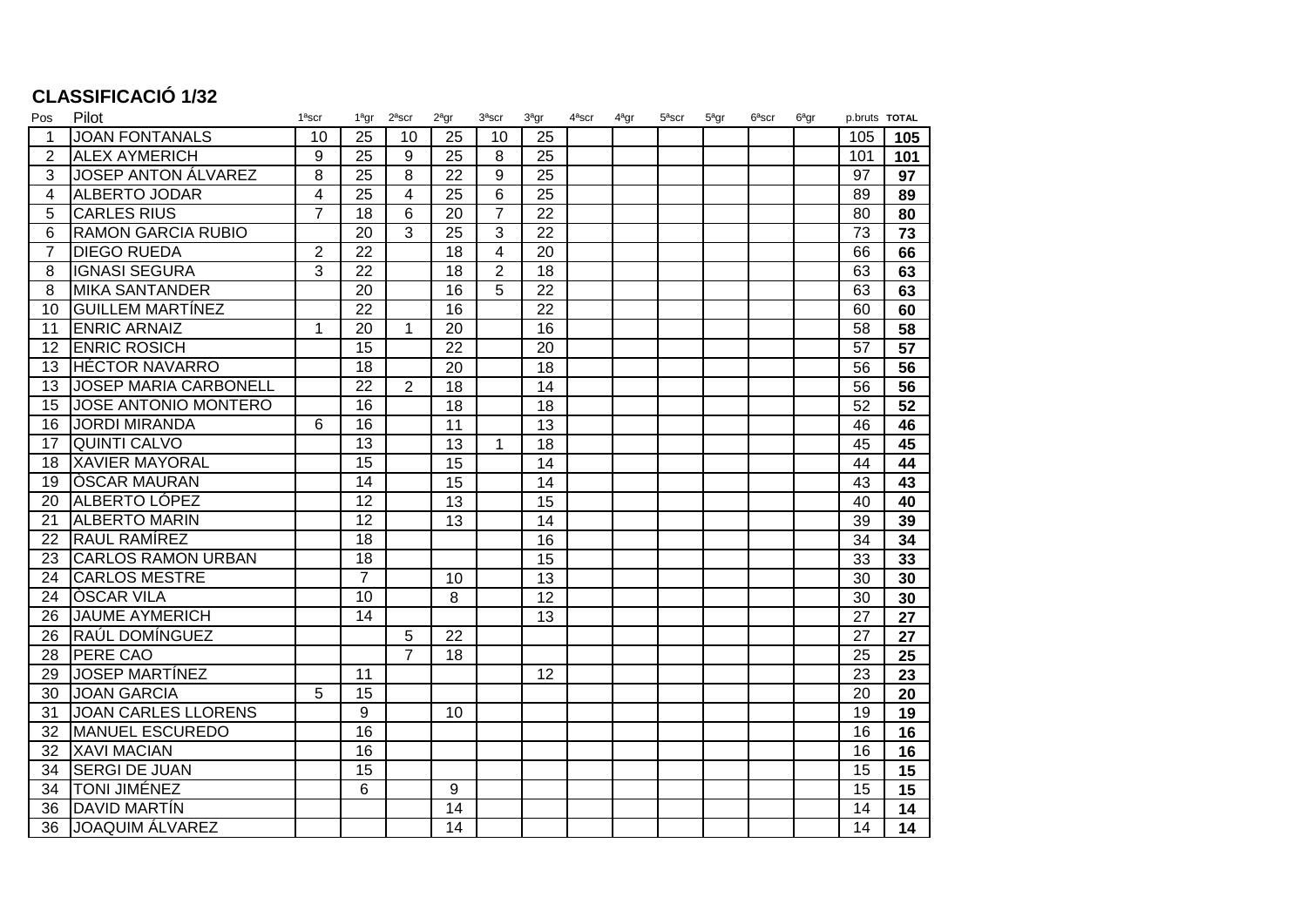|    | 36 MOISÉS SIERRA          |    | 14 |    |  |  |  | , 4 | 14 |
|----|---------------------------|----|----|----|--|--|--|-----|----|
| 36 | <b>TONI VIDAL</b>         | 14 |    |    |  |  |  | 14  | 14 |
| 40 | RAFA SUÁREZ               | 13 |    |    |  |  |  | 13  | 13 |
| 41 | <b>GERARD LLORENS</b>     | 5  | 6  |    |  |  |  |     |    |
| 41 | JORDI HARLEY              |    |    | 11 |  |  |  |     |    |
| 41 | JORDI PUCHOL              |    | 11 |    |  |  |  |     |    |
| 41 | <b>LUIS MORENO</b>        |    | 11 |    |  |  |  |     |    |
| 45 | <b>JUAN LAVADO</b>        | 10 |    |    |  |  |  | 10  | 10 |
| 46 | <b>JOSEP MARIA SEGURA</b> | 9  |    |    |  |  |  |     |    |
| 46 | MANUEL SALAZAR            |    | 9  |    |  |  |  | a   |    |

### **CLASSIFICACIÓ 1/24**

| Pos            | Pilot                   | 1ªscr          | 1ªgr | $2a$ scr | $2a$ gr | $3a$ scr       | $3a$ gr | $4a$ scr | $4a$ gr | $5a$ scr | $5a$ gr | $6a$ scr | $6a$ gr | p.bruts TOTAL |    |
|----------------|-------------------------|----------------|------|----------|---------|----------------|---------|----------|---------|----------|---------|----------|---------|---------------|----|
|                | <b>JOAN FONTANALS</b>   |                | 20   | 9        | 22      | 10             | 25      |          |         |          |         |          |         | 93            | 93 |
| $\overline{2}$ | <b>RAMON SILVESTRE</b>  | 5              | 25   | 4        | 25      | $\overline{7}$ | 25      |          |         |          |         |          |         | 91            | 91 |
| 3              | <b>XAVI MACIAN</b>      | 8              | 22   | 10       | 25      |                | 22      |          |         |          |         |          |         | 87            | 87 |
| 4              | <b>GUILLEM MARTÍNEZ</b> | 9              | 25   | 3        | 15      | 8              | 20      |          |         |          |         |          |         | 80            | 80 |
| 5              | <b>ALFREDO LORENTE</b>  |                | 18   | 6        | 25      | 6              | 22      |          |         |          |         |          |         | 77            | 77 |
| 6              | <b>JORDI MIRANDA</b>    | 6              | 18   | 7        | 20      | 4              | 15      |          |         |          |         |          |         | 70            | 70 |
| $\overline{7}$ | <b>JOAN GARCIA</b>      |                | 10   | 8        | 25      |                | 25      |          |         |          |         |          |         | 68            | 68 |
| 8              | DAVID MARTIN            |                | 15   |          | 22      |                | 25      |          |         |          |         |          |         | 62            | 62 |
| 9              | <b>SAM CHUECOS</b>      |                | 22   |          | 18      |                | 18      |          |         |          |         |          |         | 58            | 58 |
| 10             | <b>ENRIC ROSICH</b>     | 3              | 14   | 1        | 13      | 5              | 18      |          |         |          |         |          |         | 54            | 54 |
| 10             | JOSE ANTONIO MONTERO    |                | 18   |          | 16      |                | 20      |          |         |          |         |          |         | 54            | 54 |
| 12             | <b>SERGI DE JUAN</b>    | 1              | 12   | 5        | 18      | 3              | 14      |          |         |          |         |          |         | 53            | 53 |
| 13             | <b>ENRIQUE SALAZAR</b>  |                | 14   |          | 20      |                | 16      |          |         |          |         |          |         | 50            | 50 |
| 14             | <b>CÉSAR MIGUEL</b>     | $\overline{2}$ | 20   |          | 14      |                | 12      |          |         |          |         |          |         | 49            | 49 |
| 15             | CARLES VELÁZQUEZ        |                | 10   |          | 20      |                | 16      |          |         |          |         |          |         | 46            | 46 |
| 16             | MANUEL ESCUREDO         |                |      |          | 20      |                | 22      |          |         |          |         |          |         | 42            | 42 |
| 17             | <b>MOISÉS SIERRA</b>    |                | 12   | 2        | 14      |                | 13      |          |         |          |         |          |         | 41            | 41 |
| 18             | <b>JOAN PAMIES</b>      | 10             | 25   |          |         |                |         |          |         |          |         |          |         | 35            | 35 |
| 19             | RAUL RAMÍREZ            |                | 8    |          | 9       | 2              | 13      |          |         |          |         |          |         | 32            | 32 |
| 20             | <b>MARC MOLINA</b>      |                | 9    |          | 12      |                | 10      |          |         |          |         |          |         | 31            | 31 |
| 21             | <b>ALBERTO MARIN</b>    |                | 15   |          | 13      |                |         |          |         |          |         |          |         | 28            | 28 |
| 22             | <b>MANUEL SALAZAR</b>   |                | 11   |          | 16      |                |         |          |         |          |         |          |         | 27            | 27 |
| 23             | <b>MIQUEL BERRUEZO</b>  |                | 22   |          |         |                |         |          |         |          |         |          |         | 22            | 22 |
| 23             | RAFAEL JURADO           |                | 22   |          |         |                |         |          |         |          |         |          |         | 22            | 22 |
| 25             | <b>JOAN DIAZ</b>        |                | 20   |          |         |                |         |          |         |          |         |          |         | 20            | 20 |
| 26             | <b>CARLES RIUS</b>      | 4              | 15   |          |         |                |         |          |         |          |         |          |         | 19            | 19 |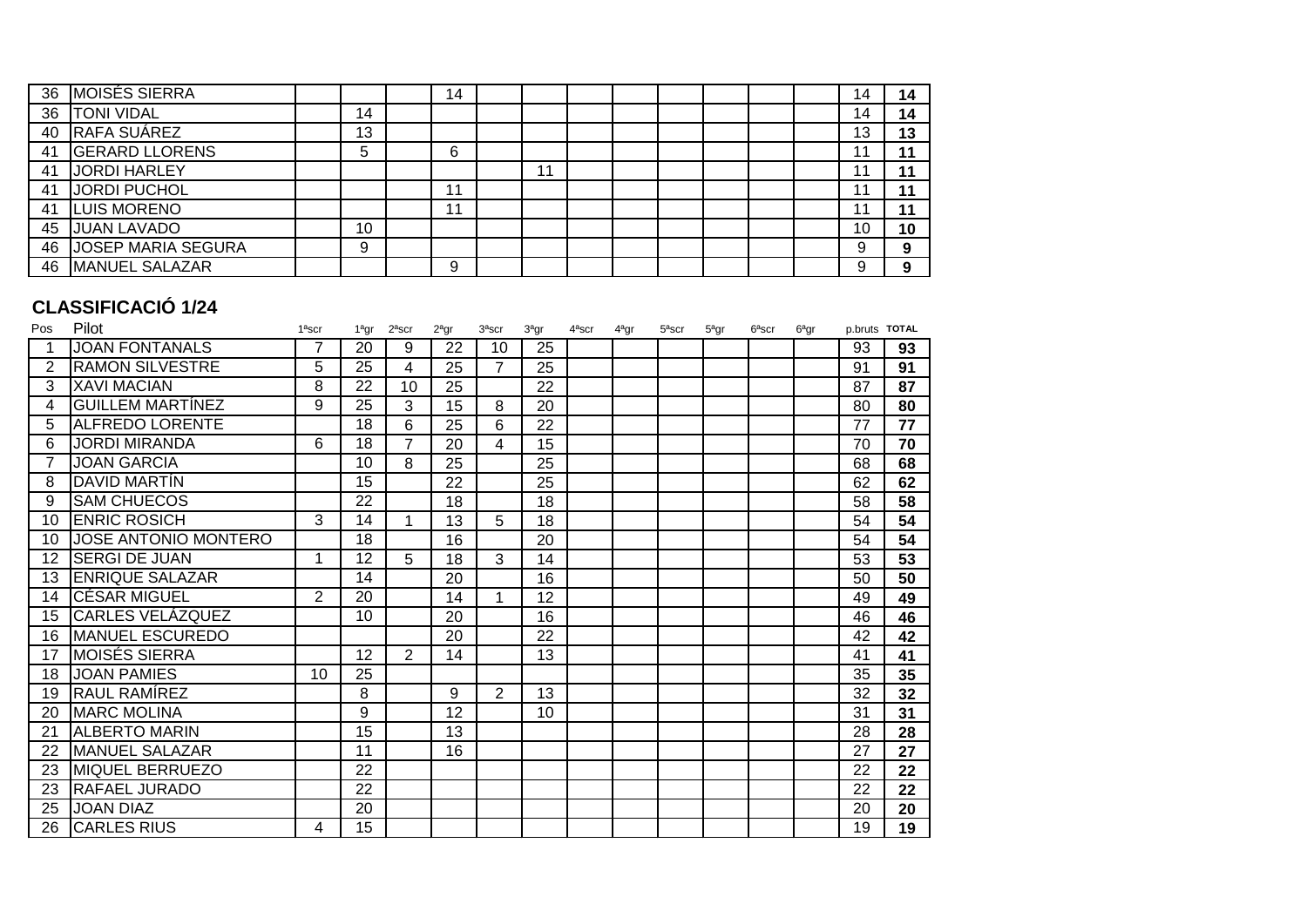| <b>EMILIO JIMÉNEZ</b>   |                                                                                                                                                     | 16 |    |    |  |  |  | 16 | 16 |
|-------------------------|-----------------------------------------------------------------------------------------------------------------------------------------------------|----|----|----|--|--|--|----|----|
| <b>JOSEP MARTINEZ</b>   |                                                                                                                                                     | 16 |    |    |  |  |  | 16 | 16 |
| <b>JORDI PUCHOL</b>     |                                                                                                                                                     |    | 15 |    |  |  |  | 15 | 15 |
| <b>PEDRO CARROZA</b>    |                                                                                                                                                     |    | 15 |    |  |  |  | 15 | 15 |
| <b>EDUARD GARCIA</b>    |                                                                                                                                                     | 13 |    |    |  |  |  | 13 | 13 |
| <b>OSCAR MAURAN</b>     |                                                                                                                                                     |    |    | 11 |  |  |  | 11 | 11 |
| <b>JUAN LAVADO</b>      |                                                                                                                                                     | 11 |    |    |  |  |  | 11 | 11 |
| <b>ALBA PRUÑONOSA</b>   |                                                                                                                                                     | 5  |    | 5  |  |  |  | 10 | 10 |
| <b>MIKE ONANE</b>       |                                                                                                                                                     | 9  |    |    |  |  |  | 9  | 9  |
|                         |                                                                                                                                                     |    |    | 8  |  |  |  | 8  | 8  |
|                         |                                                                                                                                                     | 7  |    |    |  |  |  |    | 7  |
| JOAQUIN JIMÉNEZ         |                                                                                                                                                     | 7  |    |    |  |  |  |    | 7  |
|                         |                                                                                                                                                     | 7  |    |    |  |  |  |    |    |
|                         |                                                                                                                                                     | 6  |    |    |  |  |  | 6  | 6  |
|                         |                                                                                                                                                     | 6  |    |    |  |  |  | 6  | 6  |
|                         |                                                                                                                                                     | 5  |    |    |  |  |  | 5  | 5  |
| <b>ANNA MARIA CAMPS</b> |                                                                                                                                                     | 4  |    |    |  |  |  | 4  | 4  |
| <b>TONI RUVIRA</b>      |                                                                                                                                                     | 3  |    |    |  |  |  | 3  | 3  |
| <b>RAFA SANZ</b>        |                                                                                                                                                     |    |    |    |  |  |  |    |    |
|                         | <b>JAUME AYMERICH</b><br><b>ALBERTO LÓPEZ</b><br><b>JORDI SÁNCHEZ</b><br><b>DAVID FRANCO</b><br><b>FRANK ESPINOSA</b><br><b>JOAN RAMON MARTINEZ</b> |    |    |    |  |  |  |    |    |

### **CLASSIFICACIÓ GRUP 1 CLASSE B**

| Pos            | Pilot                   | 1er. | 2on. | 3er. | 4rt. | 5è. | 6è. | p.bruts | <b>TOTAL</b> |
|----------------|-------------------------|------|------|------|------|-----|-----|---------|--------------|
|                | ALBERTO JODAR           | 25   | 25   | 25   |      |     |     | 75      | 75           |
| 2              | <b>GUILLEM MARTÍNEZ</b> | 22   | 16   | 22   |      |     |     | 60      | 60           |
| 3              | <b>ENRIC ROSICH</b>     | 15   | 22   | 20   |      |     |     | 57      | 57           |
| 4              | <b>HÉCTOR NAVARRO</b>   | 18   | 20   | 15   |      |     |     | 53      | 53           |
| 5              | JOSE ANTONIO MONTERO    | 16   | 18   | 18   |      |     |     | 52      | 52           |
| 6              | <b>ALBERTO MARIN</b>    | 12   | 13   | 14   |      |     |     | 39      | 39           |
| $\overline{7}$ | <b>ENRIC ARNAIZ</b>     | 20   |      | 16   |      |     |     | 36      | 36           |
| 8              | <b>OSCAR MAURAN</b>     | 14   | 15   |      |      |     |     | 29      | 29           |
| 9              | <b>JOAQUIM ÁLVAREZ</b>  |      | 14   |      |      |     |     | 14      | 14           |
| 10             | RAFA SUÁREZ             | 13   |      |      |      |     |     | 13      | 13           |

## **CLASSIFICACIÓ GRUP 2-A**

| Pos | Pilot                        | 1er. | 2on. | 3er. | 4rt. | 5è. | 6è. |    | p.bruts TOTAL |
|-----|------------------------------|------|------|------|------|-----|-----|----|---------------|
|     | <b>JOSEP ANTON ALVAREZ</b>   | 25   | ົດ   | 25   |      |     |     |    |               |
|     | <b>RAMON GARCIA RUBIO</b>    |      | 25   |      |      |     |     | 65 | 65            |
|     | <b>JOSEP MARIA CARBONELL</b> | າາ   |      |      |      |     |     | 54 | 54            |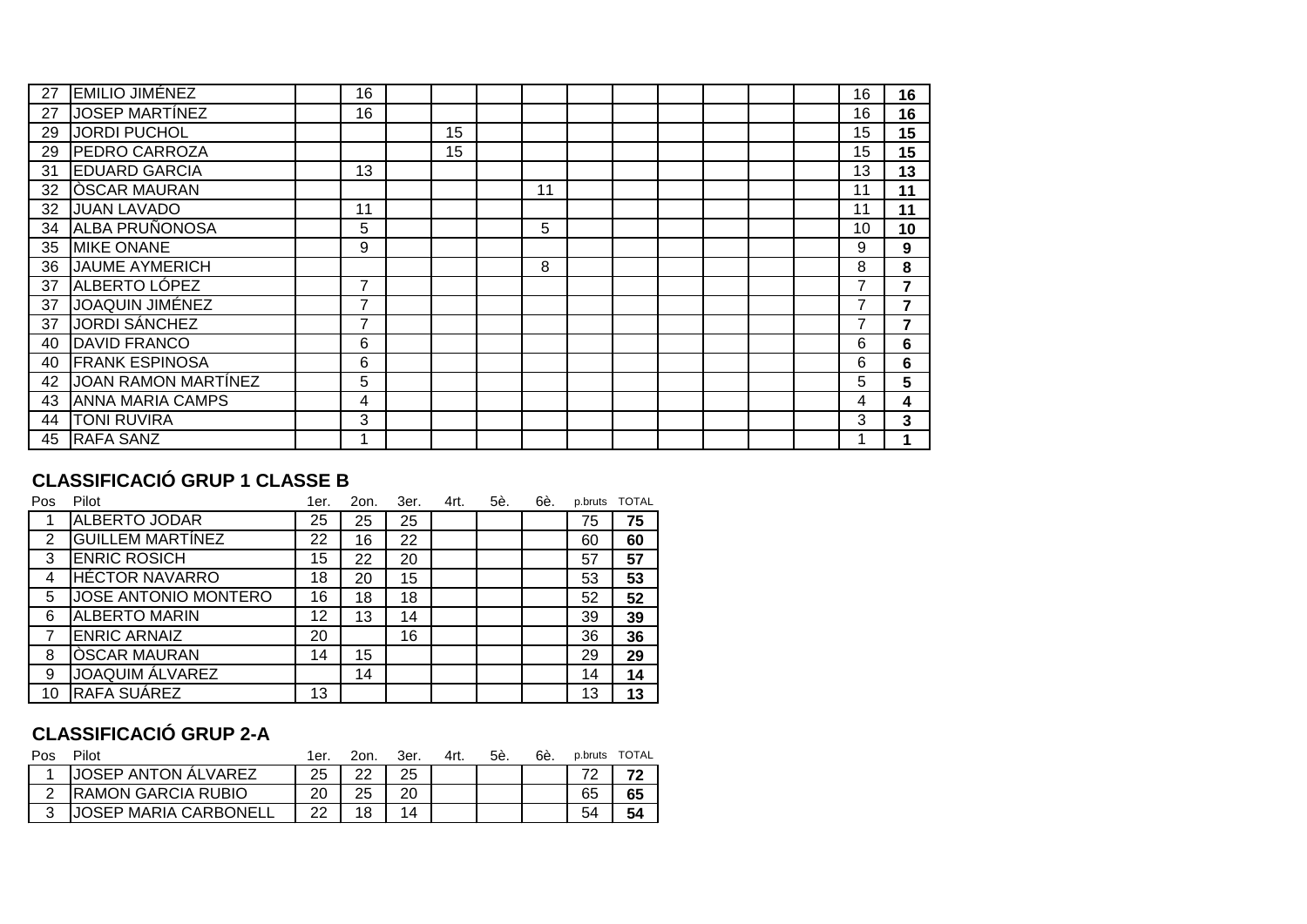| <b>CARLOS RAMON URBAN</b> | 18 | 16 | 15 |  | 49 | 49 |
|---------------------------|----|----|----|--|----|----|
| <b>IXAVIER MAYORAL</b>    | 15 | 15 | 16 |  | 46 | 46 |
| <b>ICARLES RIUS</b>       |    | 20 | 22 |  | 42 | 42 |
| QUINTI CALVO              |    |    | 18 |  | 18 | 18 |
| <b>MANUEL ESCUREDO</b>    | 16 |    |    |  | 16 | 16 |
| <b>MOISÉS SIERRA</b>      |    | 14 |    |  | 14 | 14 |

#### **CLASSIFICACIÓ GRUP 2 B**

| Pos | Pilot                     | 1er. | 2on. | 3er. | 4rt. | 5è. | 6è. | p.bruts | <b>TOTAL</b> |
|-----|---------------------------|------|------|------|------|-----|-----|---------|--------------|
| 1   | <b>ALEX AYMERICH</b>      | 25   | 25   | 25   |      |     |     | 75      | 75           |
| 2   | <b>RAMON GARCIA RUBIO</b> | 16   | 22   | 22   |      |     |     | 60      | 60           |
| 3   | <b>IGNASI SEGURA</b>      | 22   | 18   | 18   |      |     |     | 58      | 58           |
| 4   | <b>ENRIC ARNAIZ</b>       | 20   | 20   | 15   |      |     |     | 55      | 55           |
| 5   | <b>MIKA SANTANDER</b>     | 18   | 16   | 20   |      |     |     | 54      | 54           |
| 6   | <b>DIEGO RUEDA</b>        | 15   | 14   | 16   |      |     |     | 45      | 45           |
| 7   | <b>CARLOS RAMON URBAN</b> | 12   | 10   | 12   |      |     |     | 34      | 34           |
| 8   | <b>JAUME AYMERICH</b>     | 14   |      | 13   |      |     |     | 27      | 27           |
| 8   | <b>OSCAR VILA</b>         | 10   | 8    | 9    |      |     |     | 27      | 27           |
| 10  | <b>QUINTI CALVO</b>       | 13   | 12   |      |      |     |     | 25      | 25           |
| 11  | <b>JOSEP MARTINEZ</b>     | 11   |      | 10   |      |     |     | 21      | 21           |
| 12  | PERE CAO                  |      | 15   |      |      |     |     | 15      | 15           |
| 13  | <b>XAVIER MAYORAL</b>     |      |      | 14   |      |     |     | 14      | 14           |
| 14  | <b>JORDI HARLEY</b>       |      |      | 11   |      |     |     | 11      | 11           |
| 14  | <b>LUIS MORENO</b>        |      | 11   |      |      |     |     | 11      | 11           |
| 16  | <b>JOSEP MARIA SEGURA</b> | 9    |      |      |      |     |     | 9       | 9            |
| 16  | <b>MANUEL SALAZAR</b>     |      | 9    |      |      |     |     | 9       | 9            |
| 18  | <b>ALBERTO MARIN</b>      |      |      | 8    |      |     |     | 8       | 8            |

### **CLASSIFICACIÓ GRUP SRC**

| Pos | Pilot                 | 1er. | 2on. | 3er. | 4rt. | 5è. | 6è. | p.bruts | <b>TOTAL</b> |
|-----|-----------------------|------|------|------|------|-----|-----|---------|--------------|
|     | <b>ALBERTO JODAR</b>  | 25   | 25   | 25   |      |     |     | 75      | 75           |
| 2   | <b>DIEGO RUEDA</b>    | 22   | 18   | 20   |      |     |     | 60      | 60           |
| 3   | <b>MIKA SANTANDER</b> | 20   | 15   | 22   |      |     |     | 57      | 57           |
| 4   | RAUL RAMIREZ          | 18   | 20   | 16   |      |     |     | 54      | 54           |
| 5   | <b>HÉCTOR NAVARRO</b> | 13   | 16   | 18   |      |     |     | 47      | 47           |
| 6   | ALBERTO LÓPEZ         | 12   | 13   | 15   |      |     |     | 40      | 40           |
|     | <b>OSCAR MAURAN</b>   | 8    | 12   | 14   |      |     |     | 34      | 34           |
| 8   | <b>CARLOS MESTRE</b>  |      | 10   | 13   |      |     |     | 30      | 30           |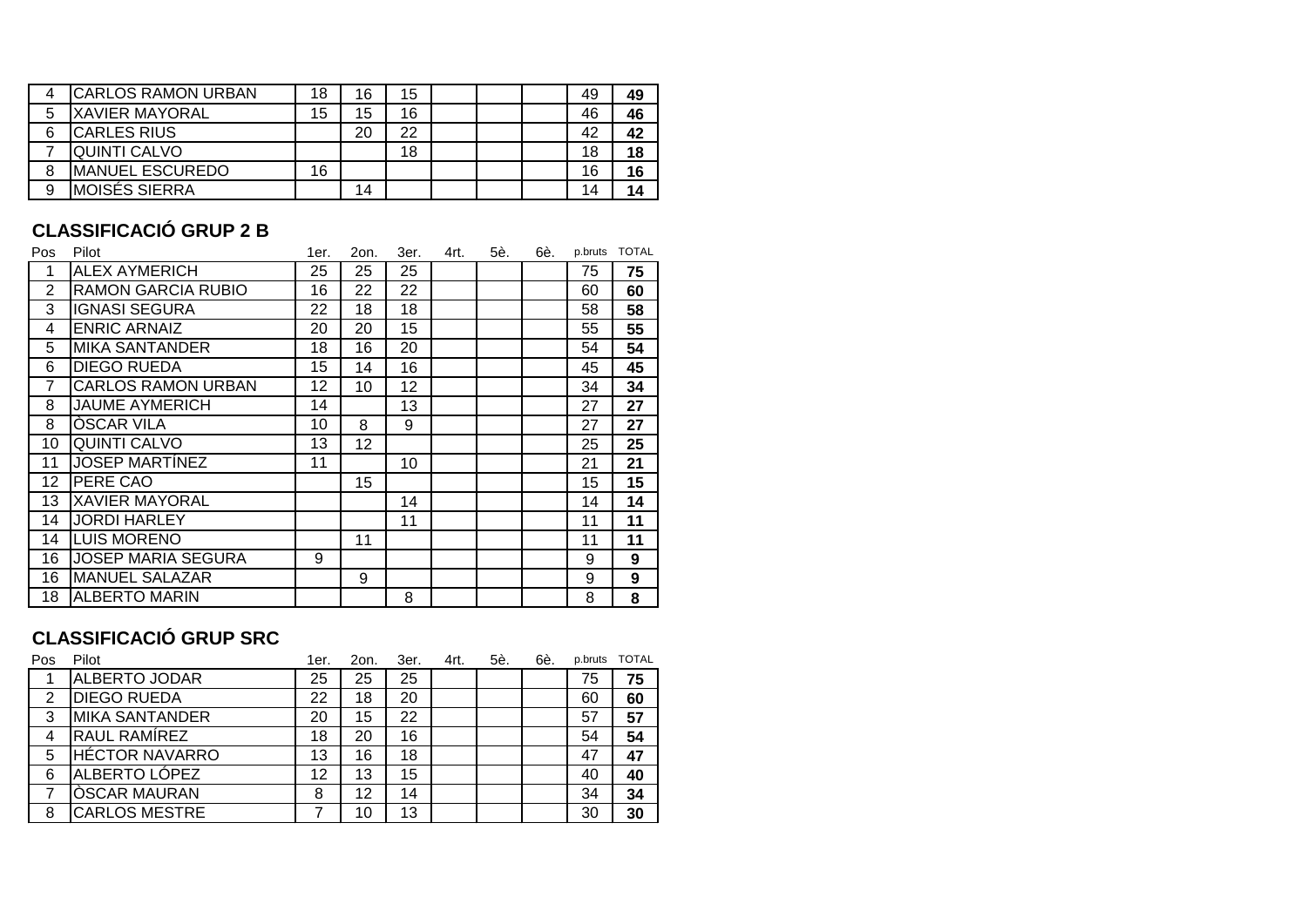| 9  | RAÚL DOMÍNGUEZ             |    | 22 |    |  | 22 | 22 |
|----|----------------------------|----|----|----|--|----|----|
| 10 | <b>XAVI MACIAN</b>         | 16 |    |    |  | 16 | 16 |
| 11 | <b>SERGI DE JUAN</b>       | 15 |    |    |  | 15 | 15 |
| 11 | TONI JIMÉNEZ               | 6  | 9  |    |  | 15 | 15 |
| 13 | DAVID MARTIN               |    | 14 |    |  | 14 | 14 |
| 13 | <b>TONI VIDAL</b>          | 14 |    |    |  | 14 | 14 |
| 15 | <b>JOSEP MARTINEZ</b>      |    |    | 12 |  | 12 | 12 |
| 15 | <b>JOAN CARLES LLORENS</b> | 5  | 7  |    |  | 12 | 12 |
| 17 | <b>JORDI HARLEY</b>        |    |    | 11 |  | 11 | 11 |
| 17 | <b>JORDI PUCHOL</b>        |    | 11 |    |  | 11 | 11 |
| 17 | <b>XAVIER MAYORAL</b>      | 11 |    |    |  | 11 | 11 |
| 20 | <b>JAUME AYMERICH</b>      | 10 |    |    |  | 10 | 10 |
| 21 | <b>GERARD LLORENS</b>      | 3  | 6  |    |  | 9  | 9  |
| 21 | <b>RAFA SUAREZ</b>         | 9  |    |    |  | 9  | 9  |
| 23 | <b>JOAQUIM ÁLVAREZ</b>     |    | 8  |    |  | 8  | 8  |
| 24 | <b>JOSEP MARIA SEGURA</b>  | 4  |    |    |  | 4  | 4  |

## **CLASSIFICACIÓ GRUP 4**

| Pos            | Pilot                        | 1er. | 2on. | 3er. | 4rt. | 5è. | 6è. | p.bruts | <b>TOTAL</b> |
|----------------|------------------------------|------|------|------|------|-----|-----|---------|--------------|
| 1              | <b>JOAN FONTANALS</b>        | 25   | 25   | 25   |      |     |     | 75      | 75           |
| $\overline{2}$ | <b>ALEX AYMERICH</b>         | 22   | 22   | 20   |      |     |     | 64      | 64           |
| 3              | <b>JOSEP ANTON ÁLVAREZ</b>   | 20   | 20   | 22   |      |     |     | 62      | 62           |
| 4              | <b>CARLES RIUS</b>           | 18   | 16   | 18   |      |     |     | 52      | 52           |
| 5              | <b>IGNASI SEGURA</b>         | 14   | 12   | 16   |      |     |     | 42      | 42           |
| 6              | <b>QUINTI CALVO</b>          | 13   | 13   | 15   |      |     |     | 41      | 41           |
| 7              | <b>JORDI MIRANDA</b>         | 16   | 11   | 13   |      |     |     | 40      | 40           |
| 7              | <b>JOSEP MARIA CARBONELL</b> | 12   | 14   | 14   |      |     |     | 40      | 40           |
| 9              | <b>OSCAR VILA</b>            | 8    | 8    | 12   |      |     |     | 28      | 28           |
| 10             | <b>CARLOS MESTRE</b>         | 7    | 7    | 11   |      |     |     | 25      | 25           |
| 11             | <b>JOAN CARLES LLORENS</b>   | 9    | 10   |      |      |     |     | 19      | 19           |
| 12             | PERE CAO                     |      | 18   |      |      |     |     | 18      | 18           |
| 13             | <b>JOAN GARCIA</b>           | 15   |      |      |      |     |     | 15      | 15           |
| 13             | RAÚL DOMÍNGUEZ               |      | 15   |      |      |     |     | 15      | 15           |
| 13             | <b>TONI JIMÉNEZ</b>          | 6    | 9    |      |      |     |     | 15      | 15           |
| 16             | <b>MANUEL ESCUREDO</b>       | 11   |      |      |      |     |     | 11      | 11           |
| 17             | <b>GERARD LLORENS</b>        | 5    | 5    |      |      |     |     | 10      | 10           |
| 17             | <b>JUAN LAVADO</b>           | 10   |      |      |      |     |     | 10      | 10           |
| 19             | <b>LUIS MORENO</b>           |      | 6    |      |      |     |     | 6       | 6            |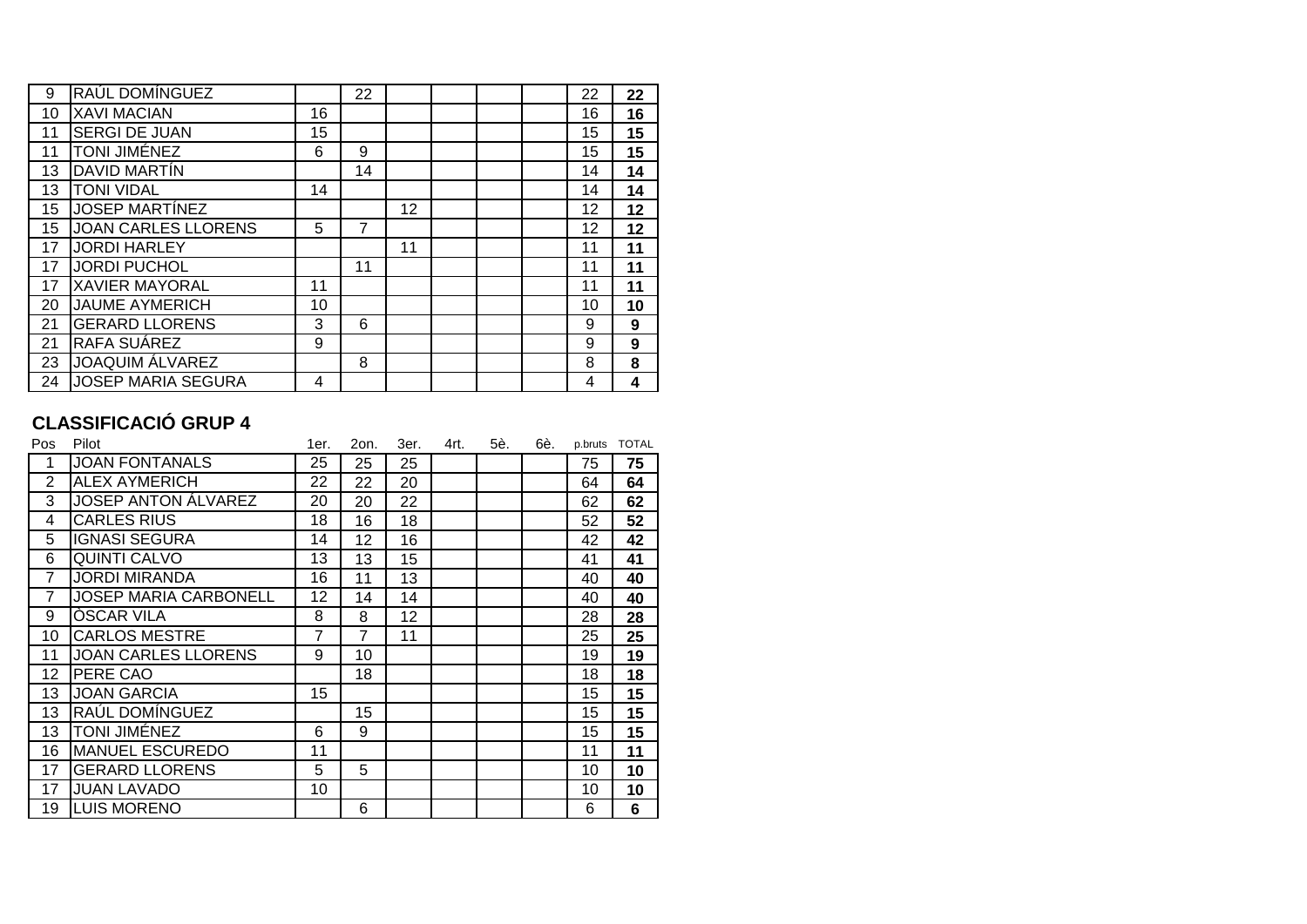## **CLASSIFICACIÓ GRUP BRM**

| 58 |
|----|
|    |
| 54 |
| 50 |
| 47 |
| 42 |
| 34 |
| 28 |
| 16 |
|    |

## **CLASSIFICACIÓ GRUP Mini 3D RM**

| Pos             | Pilot                      | 1er.           | 2on. | 3er. | 4rt. | 5è. | 6è. | p.bruts        | <b>TOTAL</b>            |
|-----------------|----------------------------|----------------|------|------|------|-----|-----|----------------|-------------------------|
| 1               | <b>ALFREDO LORENTE</b>     | 18             | 25   | 22   |      |     |     | 65             | 65                      |
| $\overline{2}$  | DAVID MARTIN               | 9              | 22   | 25   |      |     |     | 56             | 56                      |
| 3               | CARLES VELÁZQUEZ           | 10             | 16   | 16   |      |     |     | 42             | 42                      |
| 4               | <b>MANUEL ESCUREDO</b>     |                | 18   | 20   |      |     |     | 38             | 38                      |
| 5               | <b>ENRIQUE SALAZAR</b>     | 14             | 20   |      |      |     |     | 34             | 34                      |
| 6               | <b>MANUEL SALAZAR</b>      | 11             |      | 18   |      |     |     | 29             | 29                      |
| $\overline{7}$  | <b>JOAN PAMIES</b>         | 25             |      |      |      |     |     | 25             | 25                      |
| 8               | MIQUEL BERRUEZO            | 22             |      |      |      |     |     | 22             | 22                      |
| 9               | <b>JOAN DIAZ</b>           | 20             |      |      |      |     |     | 20             | 20                      |
| 10              | EMILIO JIMÉNEZ             | 16             |      |      |      |     |     | 16             | 16                      |
| 11              | PEDRO CARROZA              |                | 15   |      |      |     |     | 15             | 15                      |
| 11              | RAFAEL JURADO              | 15             |      |      |      |     |     | 15             | 15                      |
| 13              | <b>EDUARD GARCIA</b>       | 13             |      |      |      |     |     | 13             | 13                      |
| 14              | <b>MOISÉS SIERRA</b>       | 12             |      |      |      |     |     | 12             | 12                      |
| 15 <sub>2</sub> | <b>MIKE ONANE</b>          | 8              |      |      |      |     |     | 8              | 8                       |
| 16              | <b>JORDI SÁNCHEZ</b>       | 7              |      |      |      |     |     | $\overline{7}$ | $\overline{7}$          |
| 17              | <b>FRANK ESPINOSA</b>      | 6              |      |      |      |     |     | 6              | 6                       |
| 18              | <b>JOAN RAMON MARTÍNEZ</b> | 5              |      |      |      |     |     | 5              | 5                       |
| 19              | <b>DAVID FRANCO</b>        | 4              |      |      |      |     |     | 4              | 4                       |
| 20              | TONI RUVIRA                | 3              |      |      |      |     |     | 3              | 3                       |
| 21              | <b>JOAQUIN JIMÉNEZ</b>     | $\overline{2}$ |      |      |      |     |     | $\overline{2}$ | $\overline{\mathbf{2}}$ |
| 22              | <b>RAFA SANZ</b>           | 1              |      |      |      |     |     | 1              | 1                       |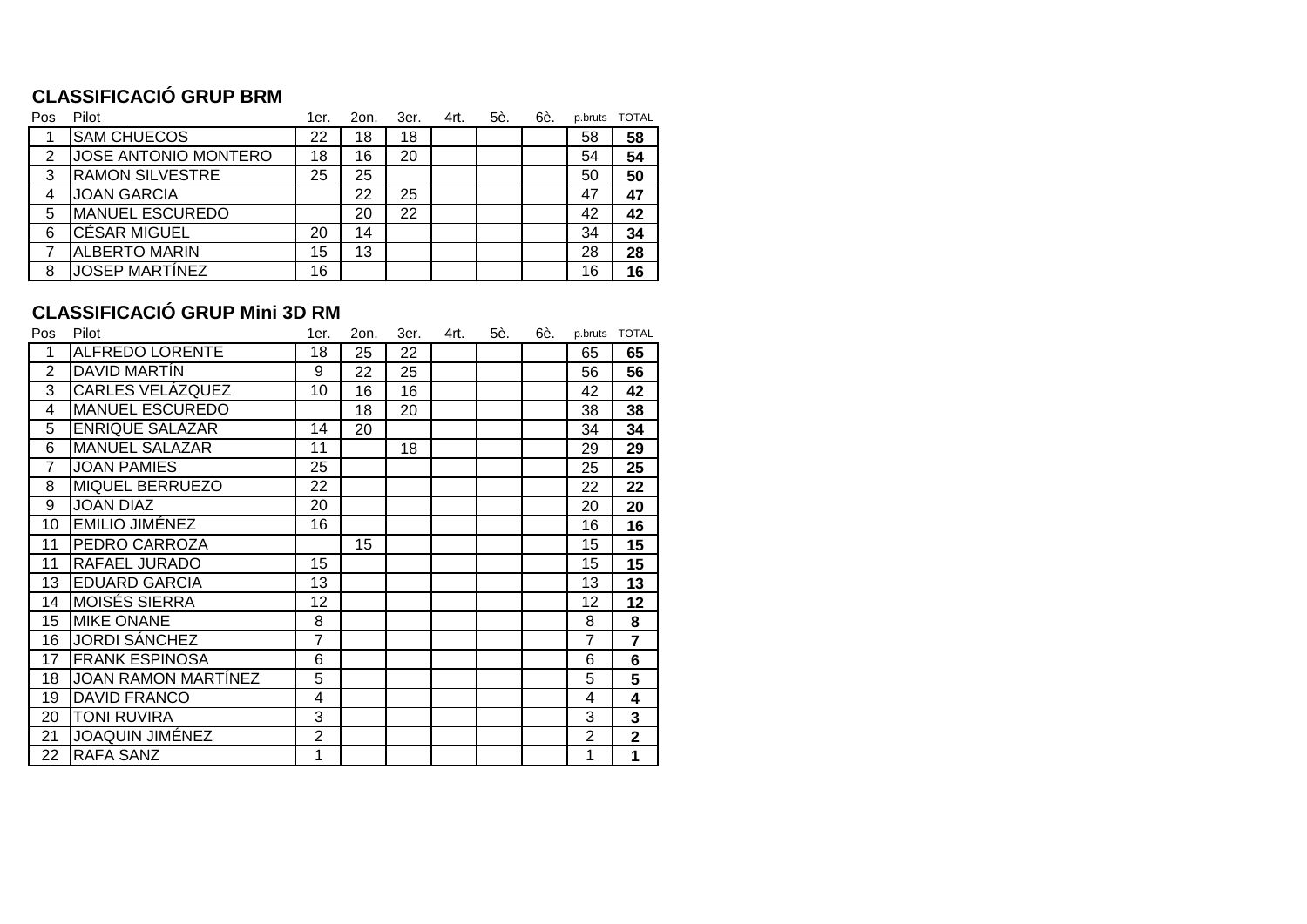#### **CLASSIFICACIÓ GRUP MAXI 3D RM**

| Pos            | Pilot                      | 1er.           | 2on. | 3er. | 4rt. | 5è. | 6è. |                | p.bruts TOTAL  |
|----------------|----------------------------|----------------|------|------|------|-----|-----|----------------|----------------|
| 1              | <b>ALFREDO LORENTE</b>     | 18             | 22   | 22   |      |     |     | 62             | 62             |
| $\overline{2}$ | <b>JOAN GARCIA</b>         |                | 25   | 20   |      |     |     | 45             | 45             |
| 3              | <b>ENRIQUE SALAZAR</b>     | 10             | 18   | 16   |      |     |     | 44             | 44             |
| 4              | <b>CARLES VELÁZQUEZ</b>    | 8              | 20   | 15   |      |     |     | 43             | 43             |
| 5              | <b>MANUEL SALAZAR</b>      | 11             | 16   | 14   |      |     |     | 41             | 41             |
| 6              | DAVID MARTÍN               | 15             |      | 18   |      |     |     | 33             | 33             |
| $\overline{7}$ | <b>JOAN PAMIES</b>         | 25             |      |      |      |     |     | 25             | 25             |
| $\overline{7}$ | <b>MOISÉS SIERRA</b>       | 12             |      | 13   |      |     |     | 25             | 25             |
| $\overline{7}$ | <b>RAMON SILVESTRE</b>     |                |      | 25   |      |     |     | 25             | 25             |
| 10             | RAFAEL JURADO              | 22             |      |      |      |     |     | 22             | 22             |
| 11             | <b>JOAN DIAZ</b>           | 20             |      |      |      |     |     | 20             | 20             |
| 12             | MIQUEL BERRUEZO            | 16             |      |      |      |     |     | 16             | 16             |
| 13             | PEDRO CARROZA              |                | 15   |      |      |     |     | 15             | 15             |
| 14             | <b>EMILIO JIMÉNEZ</b>      | 14             |      |      |      |     |     | 14             | 14             |
| 15             | <b>EDUARD GARCIA</b>       | 13             |      |      |      |     |     | 13             | 13             |
| 16             | <b>MIKE ONANE</b>          | 9              |      |      |      |     |     | 9              | 9              |
| 17             | <b>JOAQUIN JIMÉNEZ</b>     | $\overline{7}$ |      |      |      |     |     | 7              | $\overline{7}$ |
| 18             | <b>DAVID FRANCO</b>        | 6              |      |      |      |     |     | 6              | 6              |
| 19             | <b>JOAN RAMON MARTINEZ</b> | 5              |      |      |      |     |     | 5              | 5              |
| 20             | <b>ANNA MARIA CAMPS</b>    | $\overline{4}$ |      |      |      |     |     | 4              | 4              |
| 21             | <b>JORDI SÁNCHEZ</b>       | 3              |      |      |      |     |     | 3              | 3              |
| 22             | TONI RUVIRA                | $\overline{2}$ |      |      |      |     |     | $\overline{2}$ | $\overline{2}$ |
| 23             | <b>RAFA SANZ</b>           | 1              |      |      |      |     |     | 1              | $\overline{1}$ |

### **CLASSIFICACIÓ GRUP 1/24**

| Pos | Pilot                   | 1er. | 2on. | 3er. | 4rt. | 5è. | 6è. | p.bruts | <b>TOTAL</b> |
|-----|-------------------------|------|------|------|------|-----|-----|---------|--------------|
|     | <b>XAVI MACIAN</b>      | 22   | 25   | 22   |      |     |     | 69      | 69           |
| 2   | <b>JOAN FONTANALS</b>   | 20   | 22   | 25   |      |     |     | 67      | 67           |
| 3   | <b>GUILLEM MARTÍNEZ</b> | 25   | 15   | 20   |      |     |     | 60      | 60           |
| 4   | <b>JORDI MIRANDA</b>    | 18   | 20   | 15   |      |     |     | 53      | 53           |
| 5   | <b>RAMON SILVESTRE</b>  | 16   | 16   | 16   |      |     |     | 48      | 48           |
| 6   | <b>ENRIC ROSICH</b>     | 14   | 13   | 18   |      |     |     | 45      | 45           |
| 7   | <b>SERGI DE JUAN</b>    | 12   | 18   | 14   |      |     |     | 44      | 44           |
| 8   | <b>CÉSAR MIGUEL</b>     | 13   | 11   | 12   |      |     |     | 36      | 36           |
| 9   | <b>MARC MOLINA</b>      | 9    | 12   | 10   |      |     |     | 31      | 31           |
| 10  | RAUL RAMÍREZ            | 8    | 9    | 13   |      |     |     | 30      | 30           |
| 11  | <b>MOISÉS SIERRA</b>    |      | 14   | 9    |      |     |     | 23      | 23           |